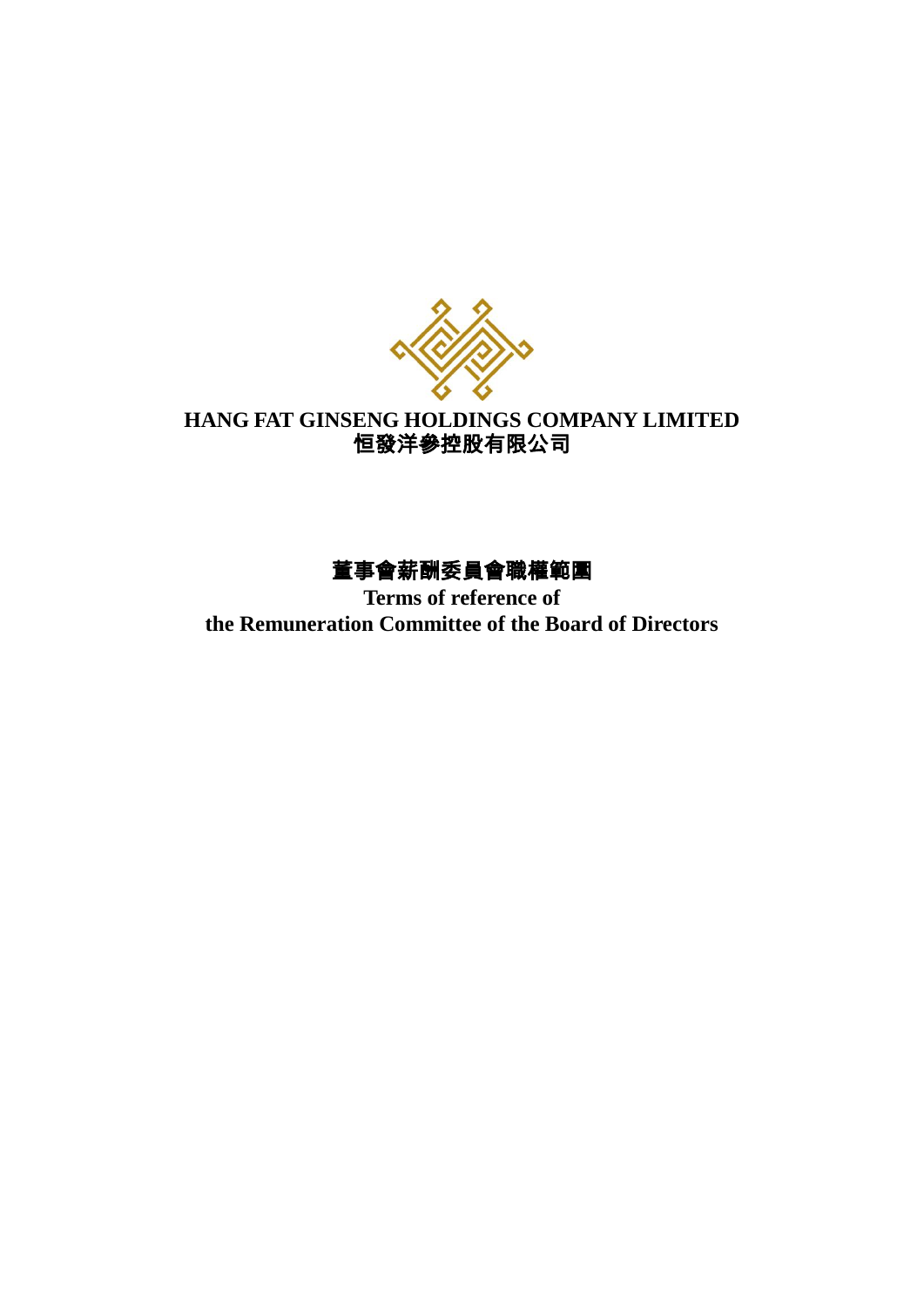## **HANG FAT GINSENG HOLDINGS COMPANY LIMITED** 恒發洋參控股有限公司

**(the "Company" and "**本公司**")**

**Terms of reference of the Remuneration Committee (the "Committee") of the Board (the "Board") of Directors (the "Directors") of the Company**

### 董事**("**董事**")**會**("**董事會**")**薪酬委員會**("**委員會**")**

權責範圍

### **(**中文本爲翻譯稿,僅供參考用**)**

## 1. <u>Constitution</u> and all the constitution and all the constitution and all the constitution and all the constitution

1.1 The Committee is established pursuant to a resolution passed by the Board at its meeting held on 9 June 2014.

## 2. <u>Membership</u> **2.** 文員

- 2.1 Members of the Committee shall be appointed by the Board from amongst the members of the Board and shall consist of not less than three members and a majority of which should be independent non-executive Directors of the Company.
- 2.2 The Chairman of the Committee shall be appointed by the Board and shall be an independent non-executive Director.
- 2.3 The company secretary of the Company shall be the secretary of the Committee. In the absence of the secretary of the Committee, Committee members present at the meeting may elect among themselves or appoint another person as the secretary for that meeting.

本委員會是按本公司董事會於 2014 年 6 月 9 日會議通過成立的。

委員會成員由董事會從董事會成員 中挑選,委員會人數最少 3 名,而大 部份之成員須爲本公司的獨立非執 行董事。

委員會主席由董事會委任,幷由獨立 非執行董事出任。

本公司的公司秘書爲委員會的秘 書。如委員會秘書缺席,出席的委員 會將在他們當中選出秘書或委任其 他人擔任秘書。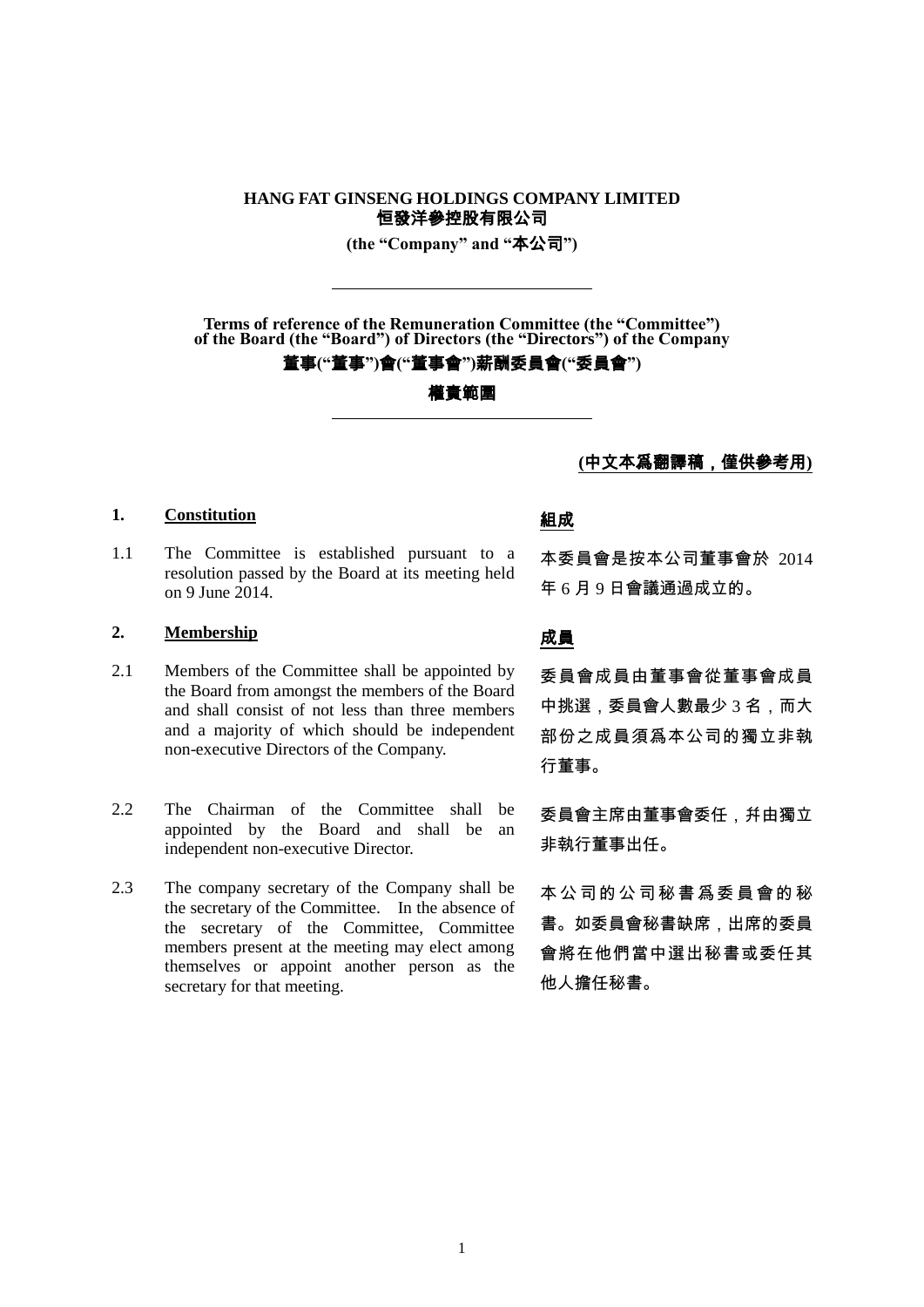2.4 The appointment of the members or secretary of the Committee may be revoked, or additional members may be appointed to the Committee by separate resolutions passed by the Board and by the Committee. An appointment of Committee member shall be automatically revoked if such member ceases to be a member of the Board.

## 3. **Proceedings of the Committee** 會議程序

## 3.1 *Notice:* 會議通知:

(a) Unless otherwise agreed by all the Committee members (either orally or in writing), a meeting shall be called by at least seven days' notice. Such notice shall be sent to each member of the Committee, and to any other person invited to attend. Irrespective of the length of notice being given, attendance of a Committee member at a meeting constitutes a waiver of such notice unless the Committee member attending the meeting attends for the express purpose of objecting, at the beginning of the meeting, to the transaction of any business on the grounds that the meeting has not been properly convened.

> (Regular meetings should be called by, so far as practicable, at least 14 days' notice: cf: paragraph A.1.3 of Appendix 14 to the Rules (the "**Listing Rules**") Governing the Listing of Securities on The Stock Exchange of Hong Kong Limited (the "**Stock Exchange**"))

經董事會及委員會分別通過決議,方 可委任額外的委員會的成員、更替或 罷免委員會的成員或秘書。如該委員 會成員不再是董事會的成員,該委員 會成員的任命將自動撤銷。

(a) 除非委員會全體成員(口頭或 書面)同意,召開委員會的會議 通知期,不應少於七天。不論 通知期長短,委員會成員出席 會議將被視為其放棄受到足期 通知的權利,除非出席該會議 的委員會成員的目的為在會議 開始之時,以會議還沒有得到 正確地召開為理由地,反對會 議處理任何事項。

> (根據香港聯合交易所有限 公司("聯交所")證券上市 規則("上市規則")附錄十四 第 A.1.3 段的規定,在切實 可行的範圍內,召開委員會 定期會議應發出至少 14 天 通知)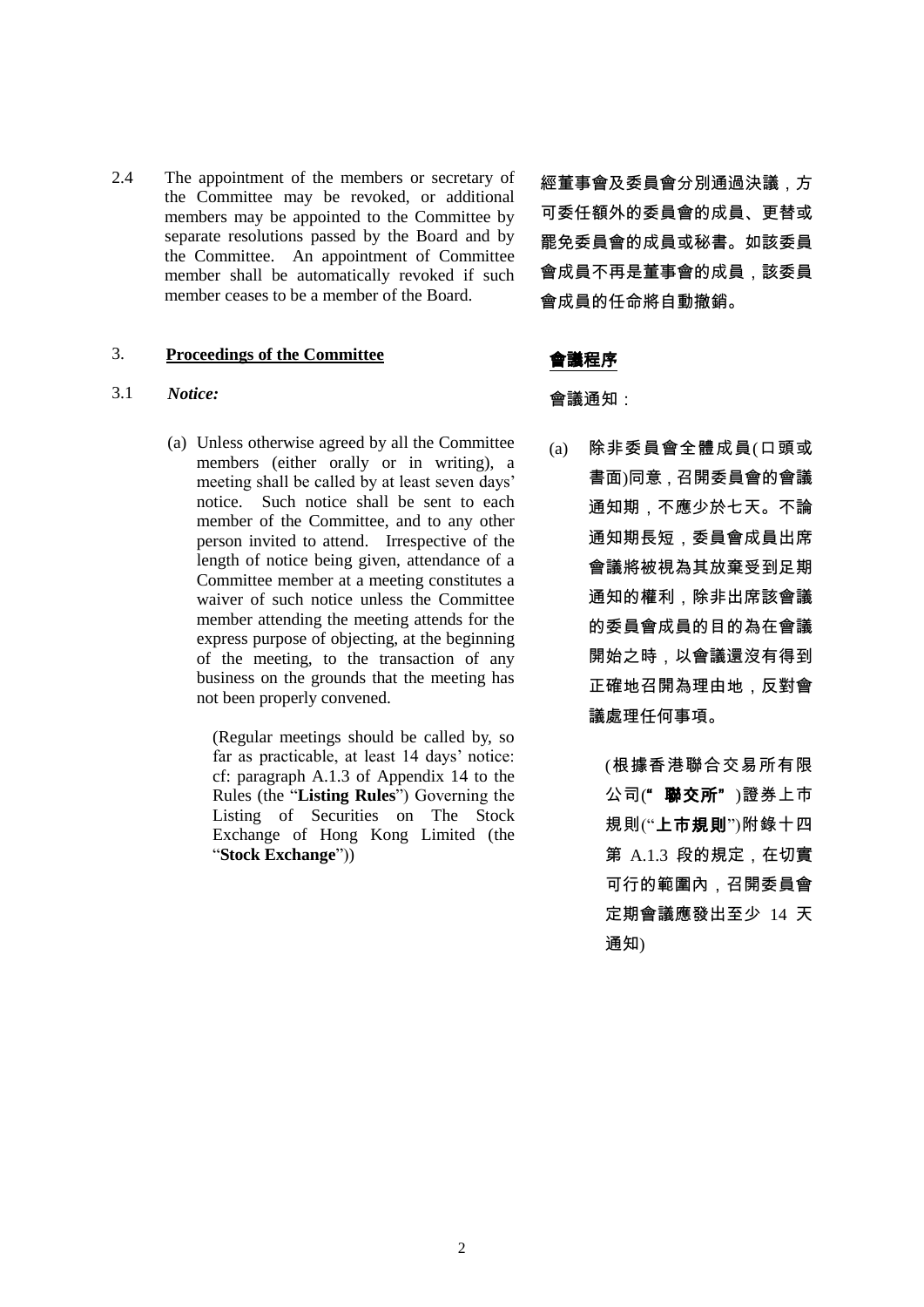- (b) A Committee member may and, on the request of a Committee member, the secretary to the Committee shall, at any time summon a Committee meeting. Notice shall be given to each Committee member in person orally or in writing or by telephone or by email or by facsimile transmission at the telephone or facsimile or address or email address from time to time notified to the secretary by such Committee member or in such other manner as the Committee members may from time to time determine.
- (c) Any notice given orally shall be confirmed in writing as soon as practicable and before the meeting.
- (d) Notice of meeting shall state the time and place of the meeting. An agenda together with other documents which may be required to be considered by the members of the Committee for the purposes of the meeting should generally be delivered to all Committee members seven days (and in any event not less than three days) before the intended date of the Committee meeting (or such other period as all the Committee members may agree).
- 3.2 *Quorum:* The quorum of the Committee meeting shall be two members of the Committee and a majority of which shall be the independent non-executive Directors.
- 3.3 *Frequency:* Meetings shall be held at least once every year to set policy on executive Directors' remuneration and to fix the remuneration packages for all Directors.
- (b) 任何委員會成員或委員會秘書 (應委員會任何成員的請求 時)可於任何時候召集委員會 會議。召開會議通告必須親身 以口頭或以書面形式、或以電 話、電子郵件、傳真或其他委 員會成員不時議定的方式發出 予各委員會成員(以該成員最 後通知秘書的電話號碼、傳真 號碼、地址或電子郵箱地址爲 準)。
- (c) 以口頭方式作出的會議通知, 應儘快(及在會議召開前)以書 面方式確實。
- (d) 會議通告必須說明開會的時 間、地點。議程及隨附有關文 件一般在預期召開委員會會議 前 7 天(無論如何不少於 3 天) (或其他經所有委員同意的其 他時段)送達各成員參閱。

法定人數**:** 法定人數爲兩位成員,而 大部份出席的成員須爲獨立非執行 董事。

開會次數: 每年最少開會一次,以 制訂有關執行董事酬金的政策及厘 訂各董事的薪酬待遇。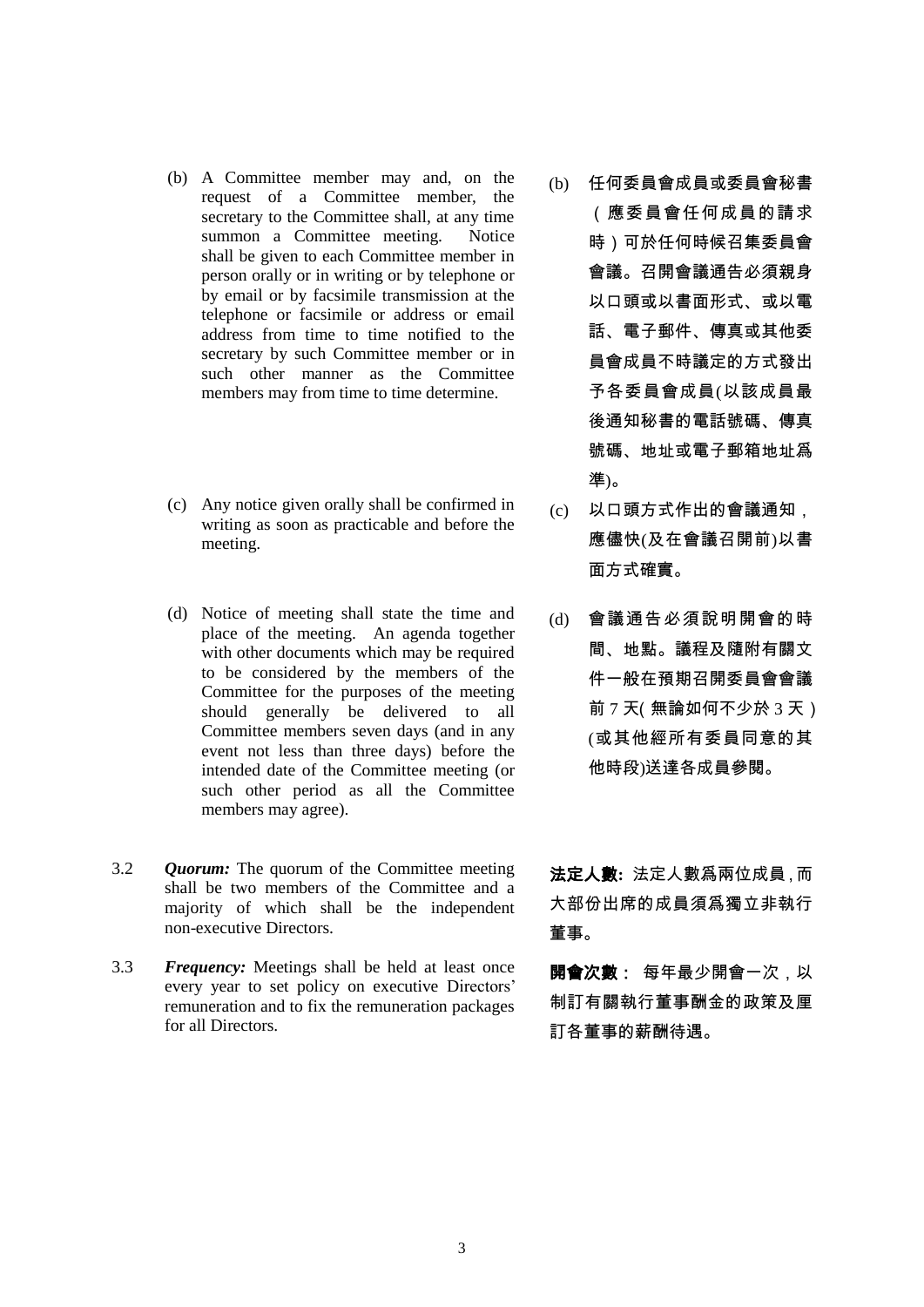- 3.4 Meetings may be held in person, or by means of such telephone, electronic or other communication facilities as permit all persons participating in the meeting to communicate with each other simultaneously and instantaneously, and participation in such a meeting shall constitute presence in person at such meeting.
- 3.5 No Committee member may vote on any resolution of the Committee regarding his own remuneration.
- 3.6 A resolution in writing signed by all the Committee members shall be as valid and effectual as if it had been passed at a meeting of the Committee and may consist of several documents in like form each signed by one or more of the Committee members.

## **4. Overriding principles** 首要的基本規則

- 4.1 Remuneration levels should be sufficient to attract and retain Directors to run the Company successfully without paying more than necessary.
- 4.2 No Director should be involved in deciding his own remuneration.
- 4.3 The Committee should consult the chairman and/or chief executive about their remuneration proposals for other executive Directors. The Committee should have access to independent professional advice if necessary.

## **5. Alternate Committee members** 委任代表

5.1 A Committee member may not appoint any alternate.

## **6. Authority of the Committee** 委員會的權力

6.1 The Committee may exercise the following powers:

會議可由委員會成員親身出席,或 以電話、電子、或其他可讓出席會 議的人員同時及即時與對方溝通的 方式進行,而以上述方式出席會議 等同於親身出席有關會議。

委員會成員不能就有關其本身的薪 酬決議上投票。

經由委員會全體成員簽署通過的書 面決議案與經由委員會會議通過的 決議案具有同等效力,而有關書面 決議案可由一名或以上委員會成員 簽署格式類似的多份文件組成。

所定的薪酬的水平應足以吸引及挽 留董事管好公司營運,而又不致支 付過多的酬金。

任何董事不得參與訂定本身的薪 酬。

委員會應就其他執行董事的薪酬建 議諮詢主席及/或行政總裁。如有需 要,委員會應可尋求獨立專業意見。

委員會成員不能委任代表。

委員會可以行使以下權力: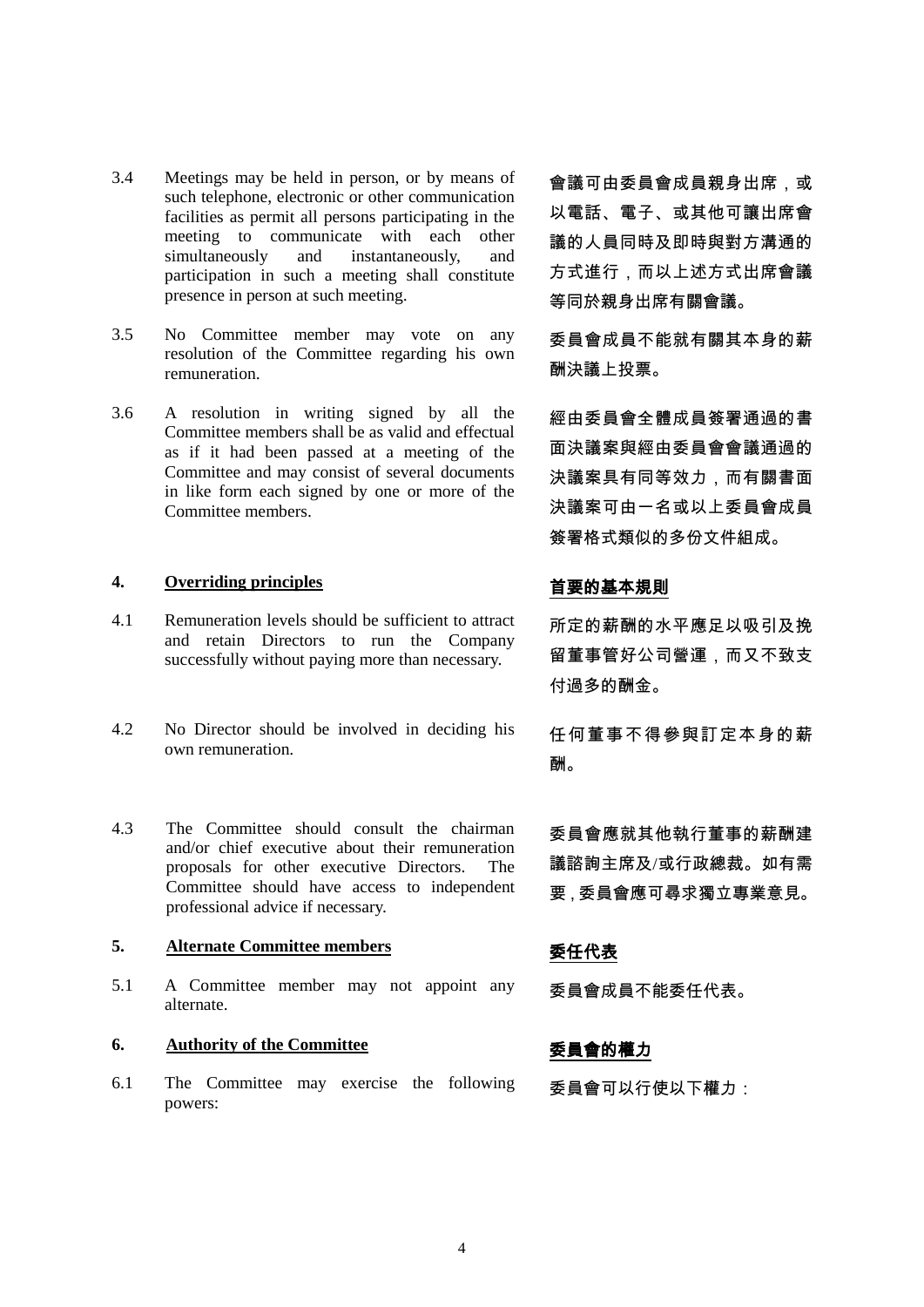- (a) to review any proposed service contract with any Director or senior management before such contract is entered into and to make recommendation to the Company's human resources department for any changes to the proposed terms of such contract ;
- (b) to make recommendations regarding the remuneration, bonuses and welfare benefits of the executive Directors and the senior management;
- (c) to request the Board to convene a shareholders' meeting (if necessary) for purposes of removing any Director and to dismiss any employees if there is evidence showing that the relevant Director and/or employee has failed to discharge his duties properly;
- (d) to obtain outside legal or other independent professional advice at the expenses of the Company on any matters within these terms of reference as it considers necessary and to secure the attendance of outsiders with relevant experience and expertise at its meetings, if it considers this necessary;
- (e) to have access to sufficient resources in order to perform its duties;
- (f) to review annually these terms of reference and their effectiveness in the discharge of its duties and to make recommendation to the Board any changes it considers necessary; and
- (g) to exercise such powers as the Committee may consider necessary and expedient so that their duties under section 7 below can be properly discharged.
- 6.2 The Committee should be provided with sufficient resources to discharge its duties.

7.1 The duties of the Committee shall be: 薪酬委員會負責履行以下責任:

- (a) 在簽訂有關合同前,審閱所有 候任董事及高級管理人員將會 簽訂的服務合同及向本公司的 人力資源部門就變更該等合同 的條款提出建議﹔
- (b) 考慮並就執行董事及其他高級 管理人員的薪酬、奬金及福利 提供意見
- (c) 在有證據顯示本集團董事及其 他雇員失職時,要求董事會召 開股東大會(如有需要)罷免有 關人員的職務;
- (d) 如委員會覺得有需要,可就涉 及本職權範圍的事宜向有相關 經驗及專業才能的獨立第三方 尋求獨立法律及其他專業意 見,並由本公司支付有關費用;
	- (e) 可取得足夠資源以履行其職 務﹔
- (f) 每年檢討本職權範圍及其有效 性,如委員會覺得有需要,可 向董事會提供修改建議﹔ 及
- (g) 爲使委員會能恰當地執行其於 第七章項下的責任,其認爲有 需要及有益的權力。

委員會應獲供給充足資源以履行其 職責。

# 7. Duties **buties buties http://www.facebook.com/default/buties/default/buties/default/buties/default/buties/default/buties/default/buties/default/buties/default/buties/default/buties/default/buties/default/buties/def**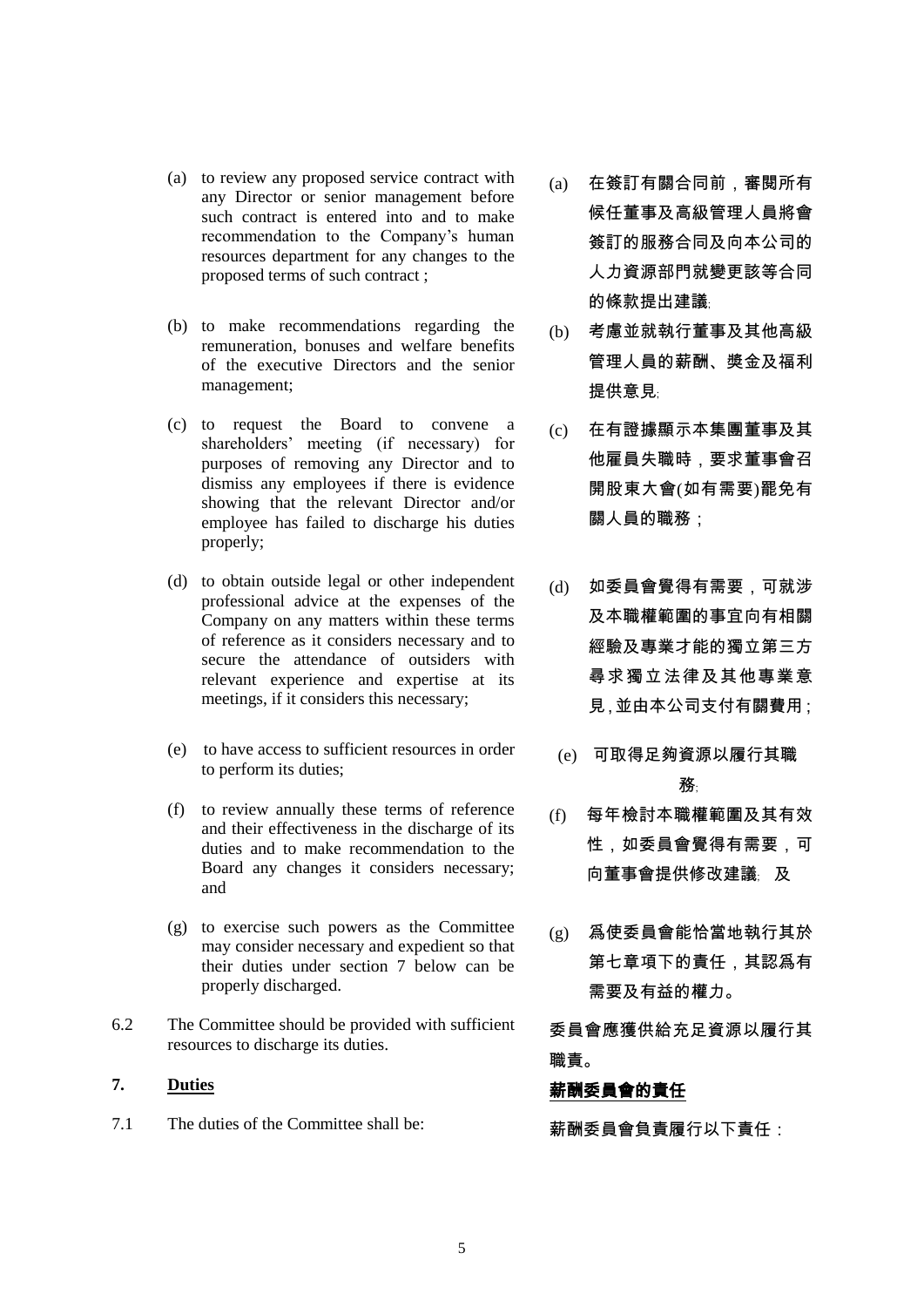- (a) to make recommendations to the Board on the Company's policy and structure for all Directors' and senior management remuneration and on the establishment of a formal and transparent procedure for developing remuneration policy;
- (b) to review and approve the management's remuneration proposals with reference to the Board's corporate goals and objectives;
- (c) to make recommendations to the Board on the remuneration packages of individual executive Directors and senior management, this should include benefits in kind, pension rights and compensation payments, including any compensation payable for loss or termination of their office or appointment;
- (d) to make recommendations to the Board on the remuneration of non-executive Directors;
- (e) to consider salaries paid by comparable companies, time commitment and responsibilities and employment conditions elsewhere in the group;
- (f) to review and approve compensation payable to executive Directors and senior management for any loss or termination of office or appointment to ensure that it is consistent with contractual terms and is otherwise fair and not excessive;
- (g) to review and approve compensation arrangements relating to dismissal or removal of directors for misconduct to ensure that they are consistent with contractual terms and are otherwise reasonable and appropriate; and
- (a) 就本公司董事及高級管理人員 的全體薪酬政策及架構,及就 設立正規而具透明度的程序制 訂薪酬政策,向董事會提出建 議﹔
- (b) 因應董事會所訂企業方針及目 標而檢討及批准管理層的薪酬 建議;
- (c) 向董事會建議個別執行董事及 高級管理人員的薪酬待遇,此 應包括非金錢利益、退休金權 利及賠償金額(包括喪失或終 止職務或委任的賠償);
- (d) 就非執行董事的薪酬向董事會 提出建議;
- (e) 考慮同類公司支付的薪酬、須 付出的時間及職責以及集團內 其他職位的雇用條件;
- (f) 檢討及批准向執行董事及高級 管理人員就其喪失或終止職務 或委任所須支付的賠償,以確 保該等賠償與合約條款一致 若未能與合約條款一致,賠償 亦須公平合理,不致過多
- (g) 檢討及批准因董事行爲失當而 解雇或罷免有關董事所涉及的 賠償安排,以確保該等安排與 合約條款一致﹔ 若未能與合約 條款一致,有關賠償亦須合理 適當﹔ 及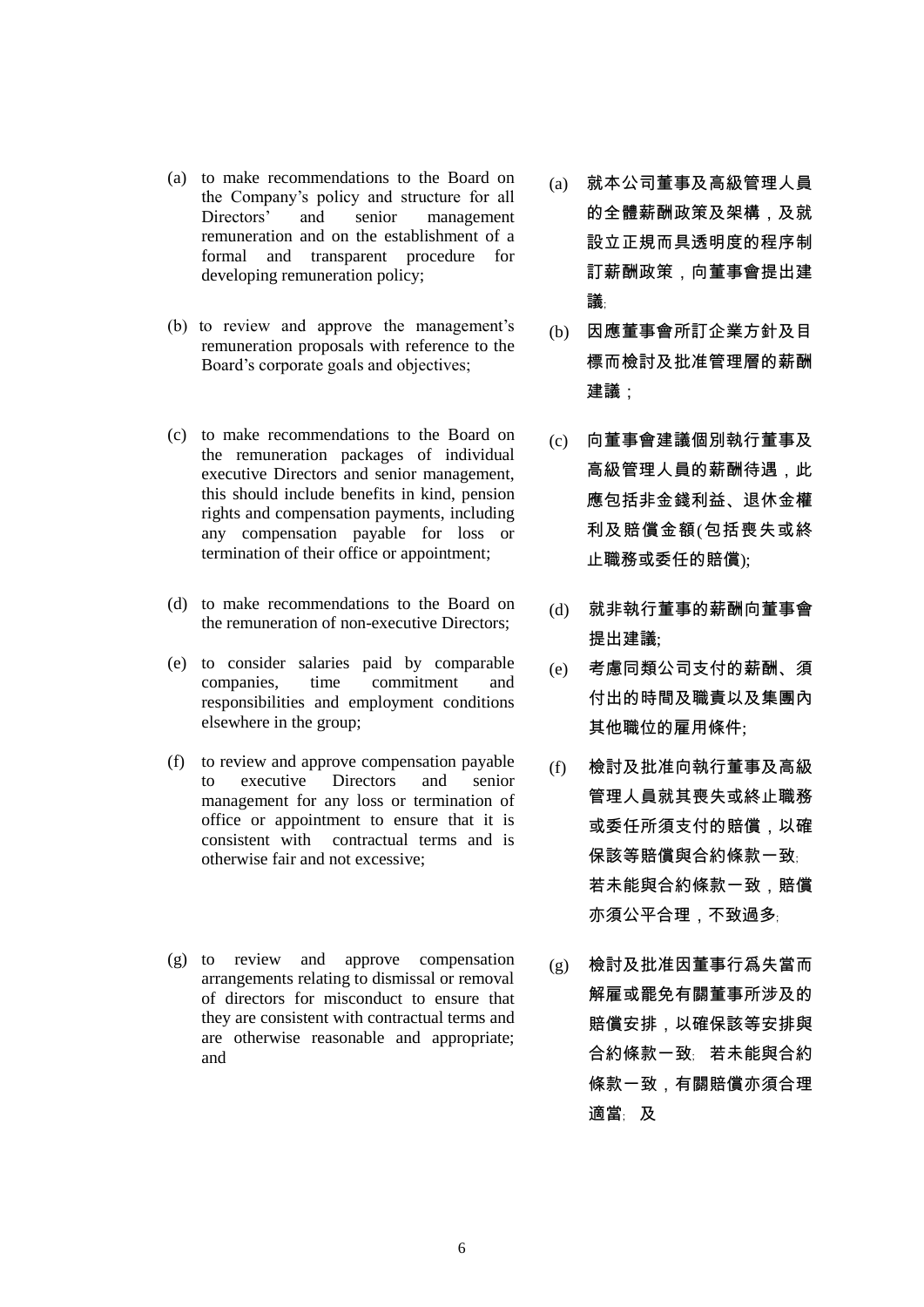(h) to ensure that no Director or any of his associates is involved in deciding his own remuneration.

## **8. Reporting procedures** 會議紀錄及書面決議的傳閱

- 8.1 The secretary shall, at the beginning of each meeting, ascertain and record the existence of any conflicts of interest and minute them accordingly. The relevant member of the Committee shall not be counted towards the quorum and he must abstain from voting on any resolution of the Committee in which he or any of his associates has a material interest, unless the exceptions set out in note 1 to Appendix 3 to the Listing Rules apply.
- 8.2 Full minutes of Committee meetings shall be kept by a duly appointed secretary of the meeting (who should normally be the company secretary). Draft and final versions of minutes of the Committee meetings should be sent to all Committee members for their comment and records within a reasonable time after the meeting (generally, meaning within 14 days after the meeting). Once the minutes are signed, the secretary shall circulate the minutes and reports of the Committee to all members of the Board.
- 8.3 The secretary of the Committee shall keep record of all meetings of the Committee held during each financial year of the Company and records of individual attendance of members of the Committee, on a named basis, at meetings held during that financial year.

## **9. Annual general meeting https://www.profile.org/magnetics.com/magnetics.com/magnetics.com/magnetics.com/magnetics.com/magnetics.com/magnetics.com/magnetics.com/magnetics.com/magnetics.com/magnetics.com/magnetics.com/ma**

9.1 The chairman of the Committee or in his absence, another member of the Committee or failing this, his duly appointed delegate, shall attend the annual general meeting of the Company and be prepared to answer questions at the annual general meeting on the Committee's activities and their responsibilities.

(h) 確保任何董事或其任何聯繫人 不得參與厘定他自己的薪酬。

秘書應在每次會議開始時查問是否 有任何利益衝突幷記錄在會議紀錄 中。有關的委員會成員將不計入法 定人數內,而除非上市規則附錄三 附注一適用,相關委員就他或其任 何連絡人有重大利益的委員會決議 必需放弃投票。

委員會的完整會議紀錄應由正式委 任的會議秘書(通常爲公司秘書)保 存。會議紀錄的初稿及最後定稿應在 會議後一段合理時間(一般指委員會 會議結束後的14天內)內先後發送委 員會全體成員,初稿供成員表達意 見,最後定稿作其紀錄之用。會議紀 錄獲簽署後,秘書應將委員會的會議 紀錄和報告傳閱予董事會所有成員。

委員會秘書應就本公司各財政年度 內委員會所有會議之會議紀錄存 檔,以及具名記錄每名成員於委員 會會議的出席率。

委員會的主席,或在委員會主席缺席 時由另一名委員(或如該名委員未能 出席,則其適當委任的代表)應出席股 東周年大會,幷就委員會的活動及其 職責在股東周年大會上回應問題。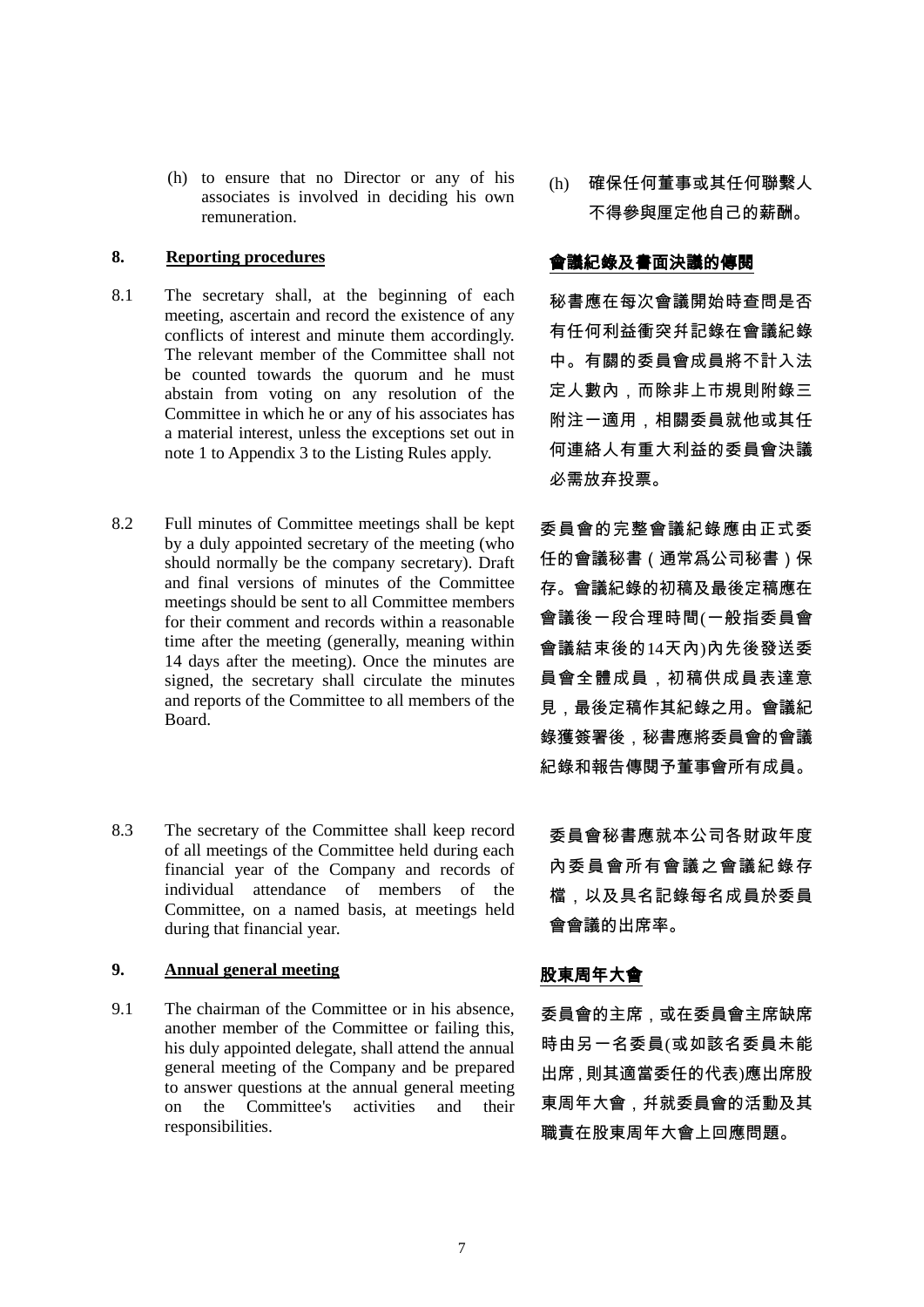## 10. Reporting responsibilities **the MED** 医報責任

The Committee shall report to the Board after each meeting.

### **11. Continuing application of the articles of association of the Company**

11.1 The articles of association of the Company regulating the meetings and proceedings of the Directors so far as the same are applicable and are not replaced by the provisions in these terms of reference shall apply to the meetings and proceedings of the Committee.

## 12. **Powers of the Board 董事會權力**

12.1 The Board may, subject to compliance with the articles of association of the Company and the Listing Rules (including the Corporate Governance Code set out in Appendix 14 to the Listing Rules or if adopted by the Company, the Company's own code of corporate governance practices), amend, supplement and revoke these terms of reference and any resolution passed by the Committee provided that no amendments to and revocation of these terms of reference and the resolutions passed by the Committee shall invalidate any prior act and resolution of the Committee which would have been valid if such terms of reference or resolution had not been amended or revoked.

委員會應於每次委員會會議後向董 事會作出匯報。

本公司組織章程的持續適用

就前文未有作出規範,但本公司章程 作出了規範的董事會會議程序的規 定,適用於委員會的會議程序。

本職權範圍所有規則及委員會通過 的決議,可以由董事會在不違反公司 章程及上市規則的前提下(包括上市 規則之附錄十四《企業管治守則》或 公司自行制定的企業管治常規守則 (如被採用)),隨時修訂、 補充及 廢除,惟有關修訂、補充及廢除,並 不影響任何在有關行動作出前,委員 會己經通過的決議或己採取的行動 的有效性。